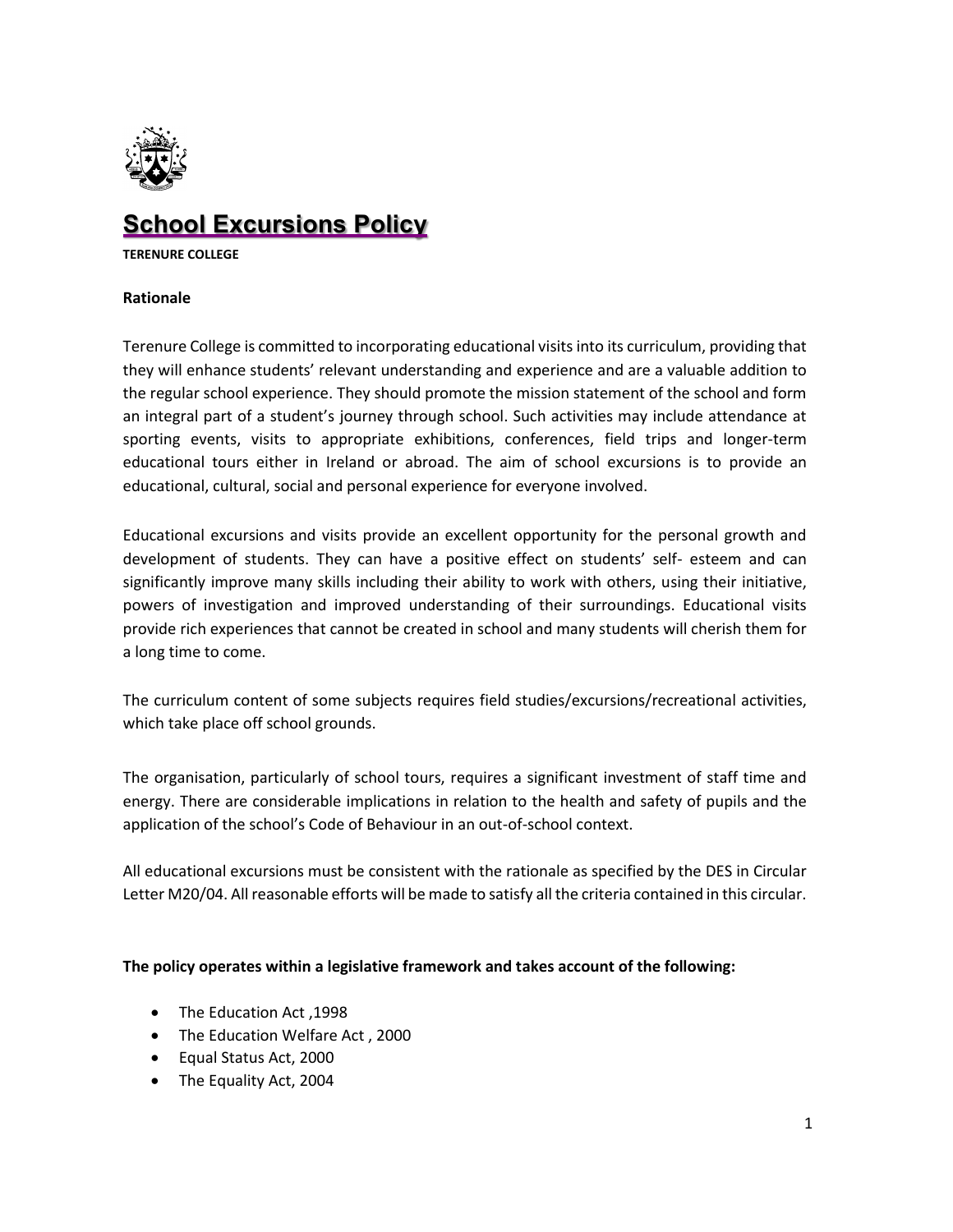- Circular Letter M 20/04 (DES)
- The Education for Persons with Special Needs, 2004
- Children First Act, 2015
- Child Protection Procedures for Primary and Post-Primary Schools, 2017

#### **Objectives**

- That the health, safety and welfare of our students is safeguarded by ensuring that reasonable care has been taken in the nature of the excursion chosen, the level of supervision provided, the venue, the means of transportation, the demands on the physical resources of the students, having regard to their age and capacity, and the dangers to which they may be exposed.
- That staff are aware that the degree of care required of them should be that of a "careful parent" which would vary with the circumstances and the age of the students.
- That students gain maximum educational benefit and enjoyment from all tours/outings.

#### **Scope of School Excursions Policy**

The term 'school excursion' covers all expeditions off the school premises excluding activities where students are off school premises without staff supervision. This policy is to be implemented by all members of staff who organize such excursions and is applicable to all students - and their parents/guardians - who are participating in these activities.

The Code of Behaviour of Terenure College applies to all students of Terenure College, and relates to all school activities both during and outside of normal school hours; it applies both on and off the school grounds. The Code of Behaviour, therefore, in all its detail applies to all outings and excursions, whether or not they involve an overnight stay.

Junior and Senior Cup Matches are an exception as, although they are a school related activity, on these occasions the school closes. Students are expected to adhere to the Code of Behaviour whilst travelling to / from the venue and whilst attending the match.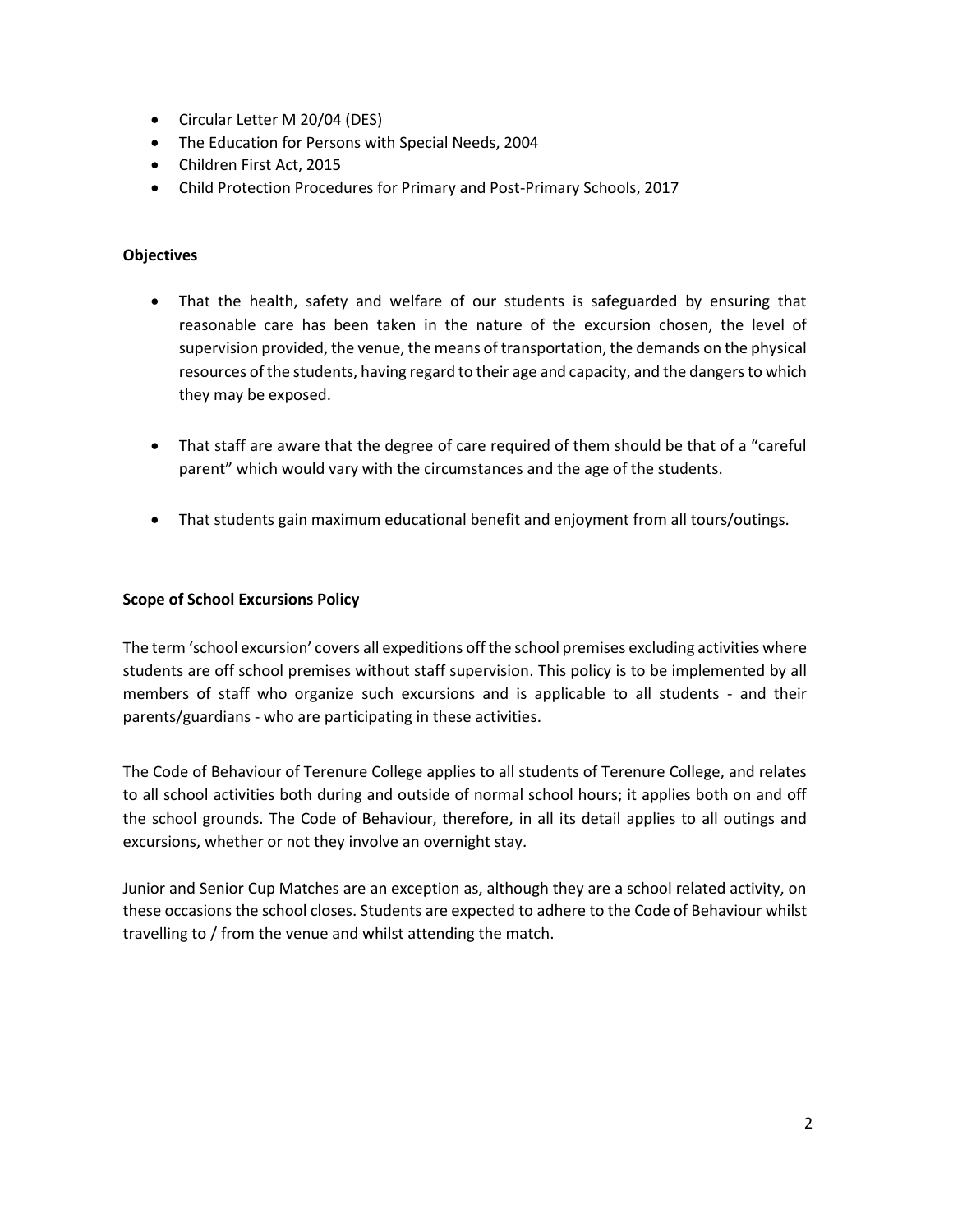#### **Procedures to be followed by all Staff Organising School Excursions**

School excursions have considerable educational value. However, they must be planned and organised in a way that causes least disruption to the day‐to-day routine of the school.

#### *(A) Day Excursions*

Day Excursions may take place during the school day, or may extend beyond normal school hours.

Some examples of day excursions are:

- Field work associated with specific subjects such as Biology and
- Geography.
- History excursions.
- Visits to Art Galleries, Exhibitions, Museums, and Theatre visits.
- Careers Exhibitions and University Open Days.
- Debates.
- Concerts.
- Events in connection with programmes in the school.
- Sports events outside the school day e.g. Wednesday afternoon and Saturday matches
- Attendance at school sporting events in a supporting capacity.

Any teacher planning to organise a day excursion or any non-sporting outing during class time, must first inform the Principal and Deputy Principal of the intended date, at the earliest possible convenience, in advance of the proposed date. The excursion must be approved by the principal.

As a courtesy to colleagues, full details, including date, time and names of participating students must be made available to staff by the organising teacher at least two days before the event.

Sporting activities that are scheduled during class times must be agreed with the Principal/Deputy Principal in advance and details of the students involved made available to staff by the organising teacher at least 2 days in advance of the event.

On all day excursions there must be an appropriate ratio between the number of students and the number of staff traveling. This ratio will vary depending on the nature of the excursion and the age of the students travelling.

Day excursions may involve a financial cost for the student. For example, a fee may be charged to cover the cost of transportation to/from sporting events.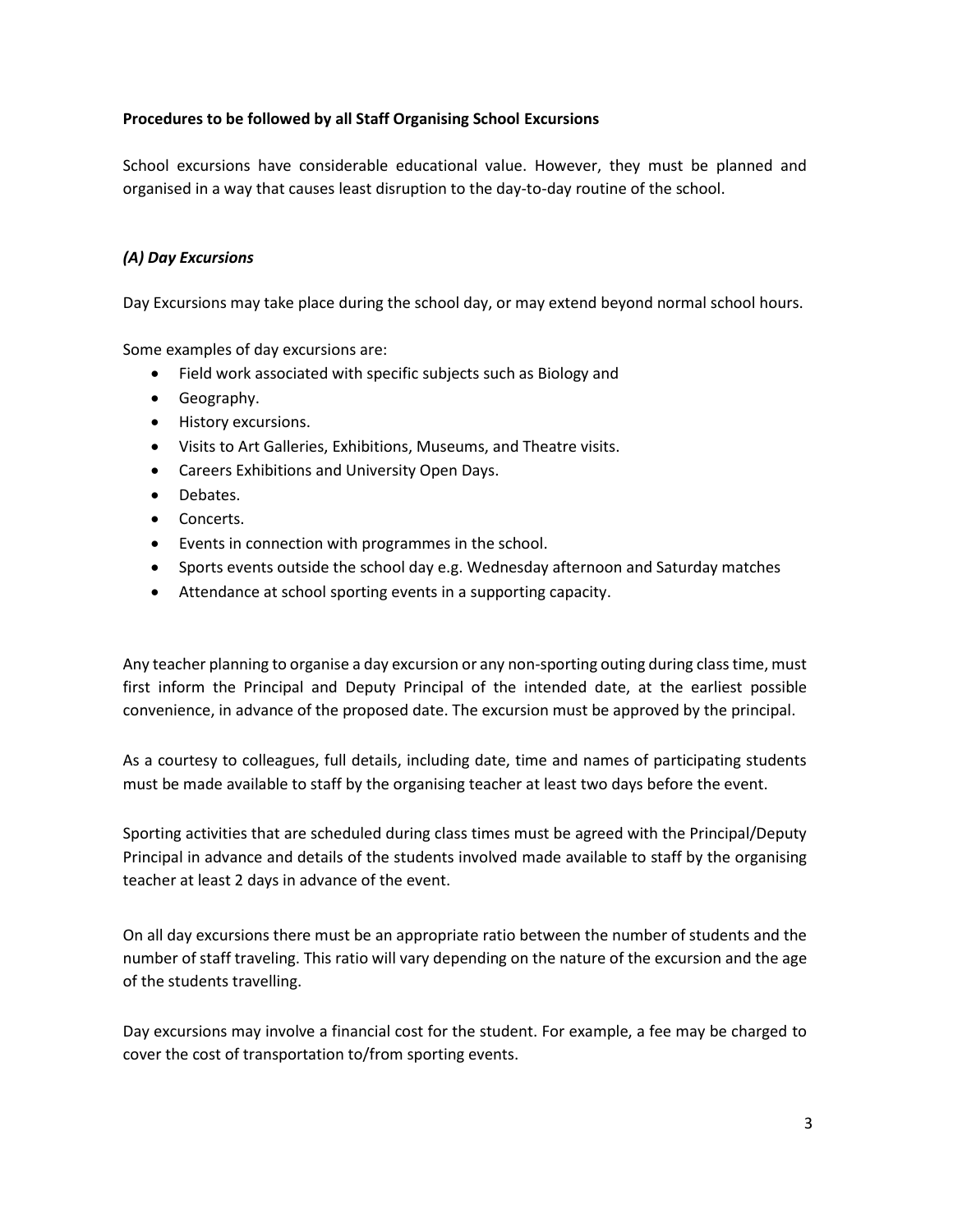All students going on any excursion which is expected to extend beyond normal school hours, excluding sports matches, must return permission forms signed by parents/guardians to the teacher in charge, before the outing takes place. Students who have not returned permission forms may not participate in the excursion. Supplies of the permission forms are available from the teacher in charge. Staff should inform parents / guardians of contact details in case of emergency.

Students engaging in school sports outside of school hours must return permission forms, that allow attendance at matches and training on an ongoing basis.

For excursions that extend beyond normal school hours, it is the responsibility of parents/guardians to ensure that arrangements are in place for their son's/daughter's journey to/from the school.

The organising teacher must keep a record of the nature of the excursion and expenses and all monies collected. A careful note should be kept of any monies paid by students for the excursion. Cheques should be made out to the College and not to the organising teacher. Monies should be handed in to the school Bursary.

Students who have a history of inappropriate behaviour may be excluded from day excursions.

An Incident Report Form must be completed for all accidents or incidents which may have occurred on the excursion. Examples of reportable incidents include; accidents, bullying, persistent lateness at the rendezvous point; not staying with the group; rudeness to teachers/staff; serious breach of school rules, particularly in relation to alleged or proven substance or alcohol abuse.

#### *(B) Sporting Outings*

Each team manager is responsible for taking a properly equipped first-aid kit to his/her match. If a minor accident occurs the player will be treated on the spot. Anything deemed a major or potentially threatening injury will necessitate a doctor or an ambulance being called.

All accidents/injuries must be recorded in the Accident Report Book which is located in the Bursary and a copy attached to the student's file. Where deemed necessary and in all cases of concussion the School Nurse must be informed.

If a student is excused, with written permission, from all or part of a sporting outing the teacher must be informed in the normal manner**.** 

Where necessary the Games Master will organise transport to and from matches using a recognised bus/coach company.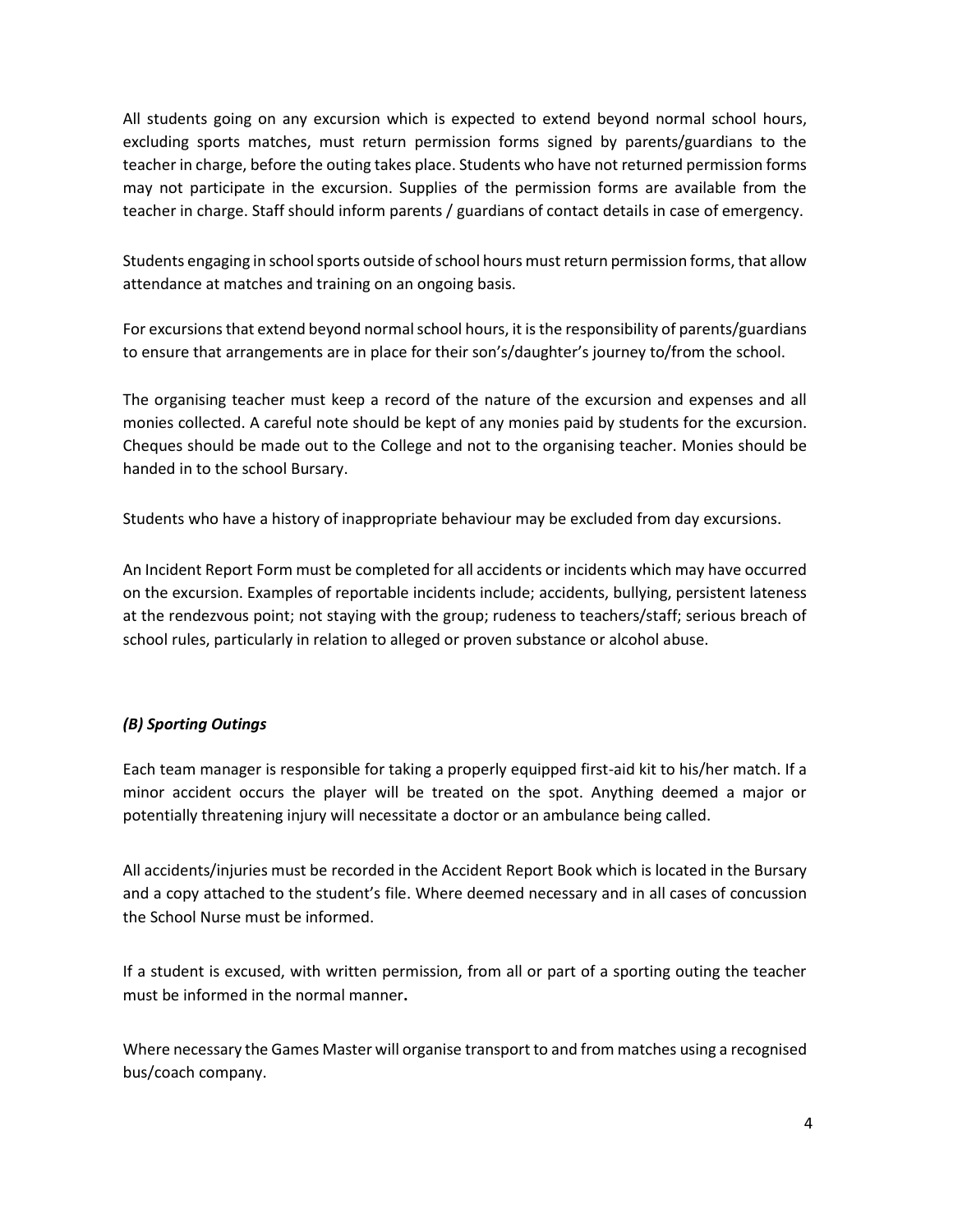At least two adults will travel with a team, unless due to exceptional circumstances this is not possible.

If a match happens to run into out of school hours or at the weekend, it is the responsibility of the parents/guardian to organize collection of their child from Terenure College.

If parents/guardians want to bring their child home from a match they must inform the teacher in charge of the group.

Sports excursions which involve an overnight stay are compliant with school policy as in section (C) of this document.

#### *(C) Overnight Expeditions or excursions abroad*

Other excursions may be over‐night expeditions or of longer duration. These may be co- curricular activities organised by subject departments, or excursions arranged for Year Groups. Some examples are:

International school tour e.g. Paris, Munich. Outdoor Education Centres.

The staff/student ratio will be appropriate to the number of students participating, their age group and, the nature of the excursion.

Parents/guardians will be notified, in advance, of all excursions and tours and they should sign the appropriate consent form. In this way parents, students and teachers enter into a partnership promoting good and appropriate behaviour at all times.

#### **School Tour:**

A school tour is defined as any group travel involving at least one overnight stay. The school will only use the services of licensed tour operators/travel agents when organizing excursions outside the island of Ireland. In general, the ratio of teachers to students is 1:8 though different circumstances may influence the actual ratio.

#### **1. Organisation and Approval:**

The Tour Leader will be expected to ensure that the tour is conducted in accordance with agreed standards. The designated school tour will, in advance of application to the Board,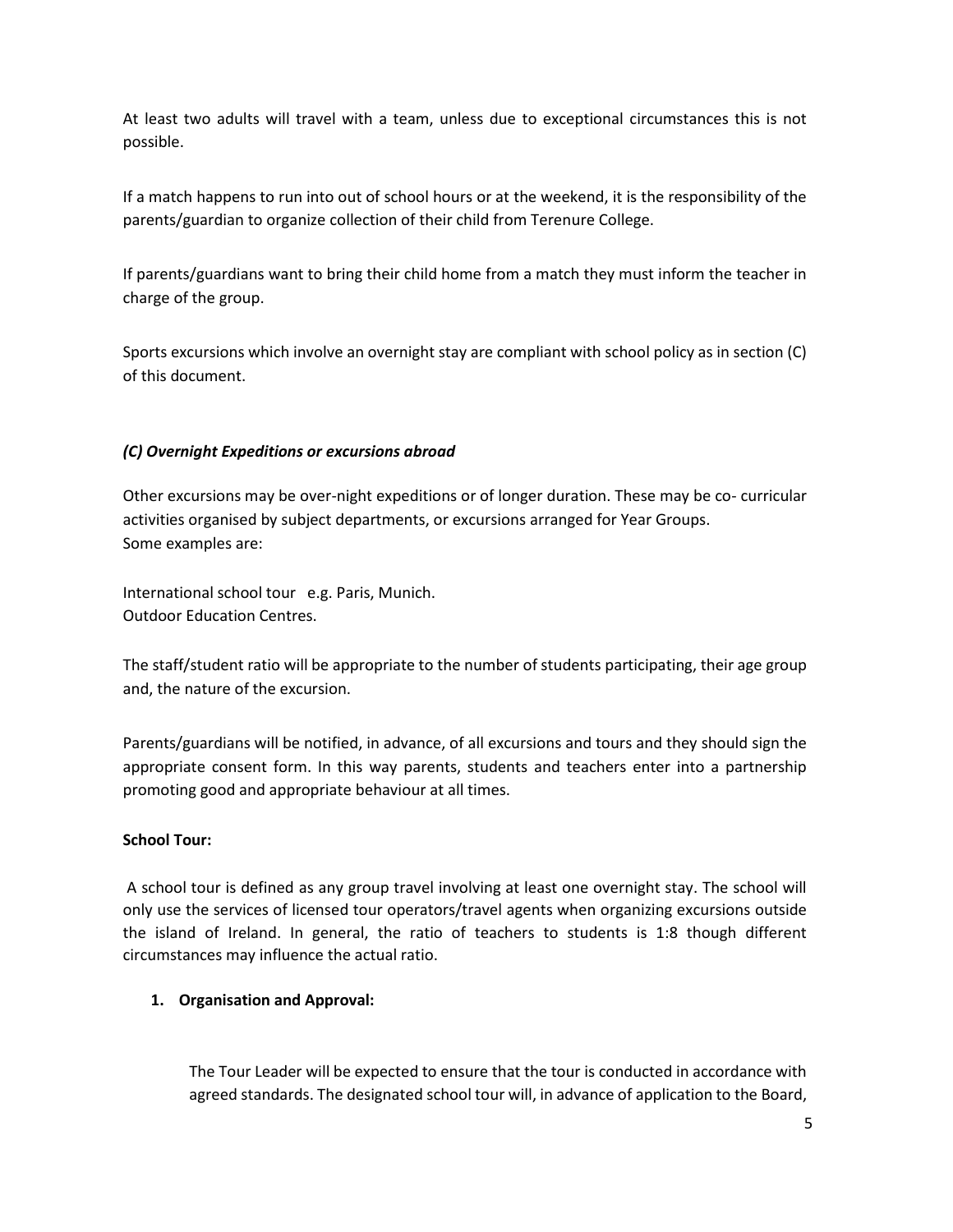discuss with the Principal the proposed destination/dates. Factors involved in preliminary discussions include:

- a) Educational Value.
- b) Price and Overall Value for Money.
- c) Suggested Itinerary.
- d) Safety of Location/Established structure in place to cope with school groups.

At this stage, an application to proceed with the tour will be made to the Board of Management. In circular letter M20/04 the Department of Education and Science has devolved to Boards of Management the authorisation to grant approval for educational tours by school groups both inside and outside the State subject to a number of criteria. A general outline of the tour, including travel dates, tour company details, travel insurance, the total tour price and the general tour itinerary, should accompany the request for permission.

The Board of Management will consider the following when reaching its decision;

- The appropriateness of the proposed excursion in terms of DES Circular M20/04.
- The staffing arrangements for the excursion.
- The financial controls in place for the excursion.

The tour leader should put together a tour team as soon as possible. The tour team may include; teaching staff, special needs assistants, or other staff. At this early stage, it is essential that a number of teachers commit to participation so that a core group may share the planning involved. Duties to be undertaken by the tour team may include the following; (a) Tour Finances (tour leader), (b) Passports, (c) EHIC Form (European Health Insurance Card), (d) Contact Details/Medical Conditions and (e) Room Allocation. A definite commitment from all participating teachers will be required in advance of finalising preparations for the excursion. Selection of teachers to accompany students will be at the discretion of Tour leader and Principal.

Once finalised the Principal will furnish the tour leader with a letter of introduction for hotels, museums etc.

#### **2. Selection of Students/Application Procedures:**

A meeting will be held for the relevant students who may wish to go on the proposed school tour. A letter will be given to the students with brief details of destination/itinerary/estimated price (dependent on ultimate uptake)/payment dates etc.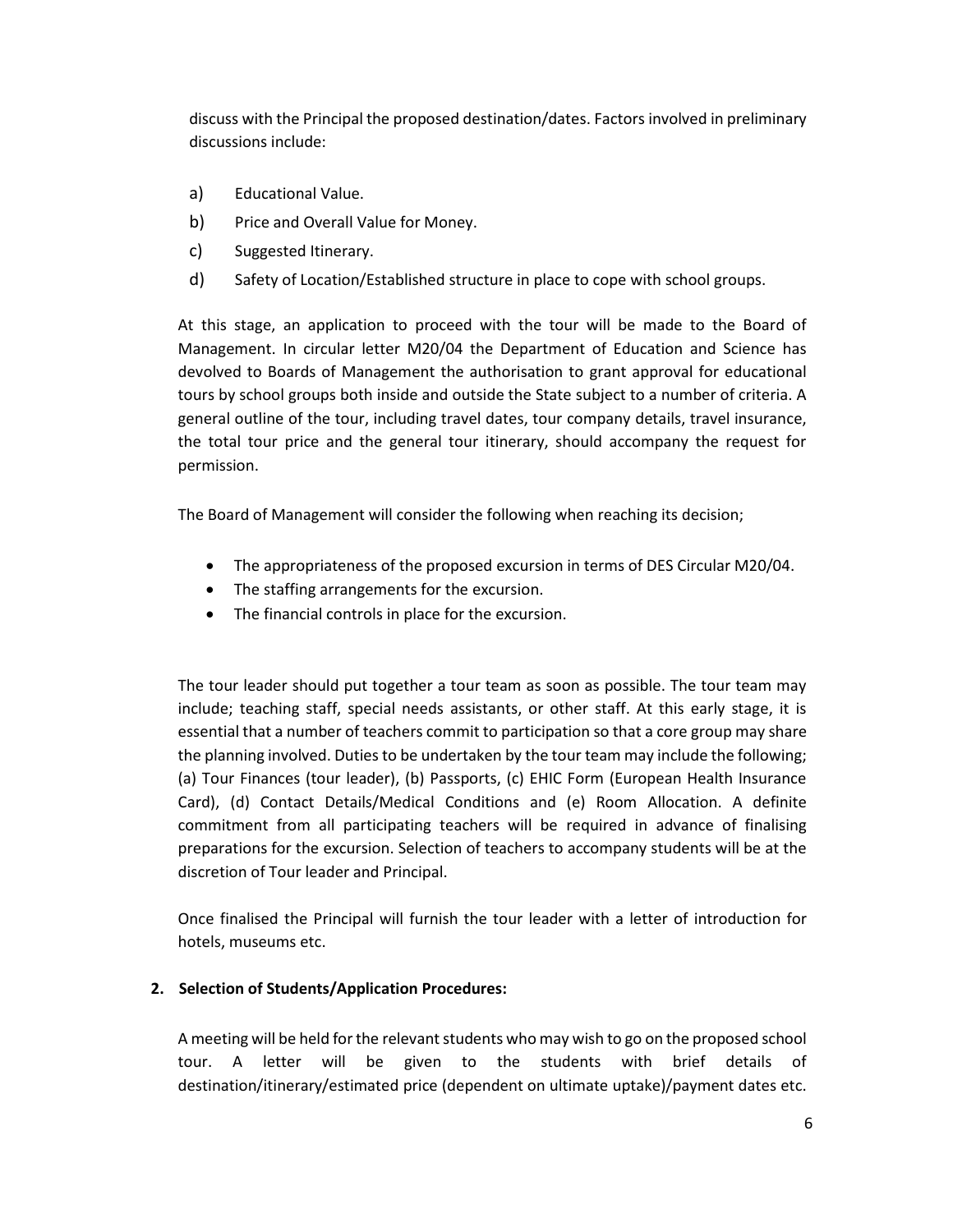In addition, application forms will also be distributed to all those who are interested in applying for the tour. This letter aims to establish level of interest and does not in itself constitute an offer of a place on the tour.

The Tour Leader and Deputy Leader will now examine the application forms and decide which students are to be offered a position on the school tour. They will consult and meet with the Principal to discuss the behavioural record of the relevant group. Other staff members of the school may be consulted on which students are or are not allowed to go on the school tour, but the tour leader and principal will have final say. At this stage some students may be excluded due to their behavioural record.

Where there is over-subscription of eligible students, the students to be offered a position will be decided by lottery.

A meeting of those students who have been granted permission to travel will be called where they will be given a letter outlining specific dates to pay non---refundable deposits. A student will not secure a place on the tour if the deposit is not paid.

The tour leader may require parents/ guardians to attend an information meeting prior to the excursion. If such a meeting is deemed necessary or desirable it may be stipulated that non-attendance without prior notification will result in permission to travel being revoked from the relevant student(s).

Students and parents/guardians will also be required to provide relevant personal and contact details, including passport details. Students and parents/ guardians will be informed that any errors or subsequent changes to details will result in fees levied by the airline, and are outside the control of the tour organiser or the travel company.

In accordance with Irish Naturalisation and Immigration Services (INIS) guidelines the parent(s)/guardian of each student who is to travel is required to submit a signed letter from the child's parent(s)/guardian giving consent for travel and providing his/her contact details.

#### **3. Payment/Finance:**

After paying the deposits students pay the remaining fees by dates and means outlined in the particular excursion's communications as drafted by the tour leader and approved by the Principal.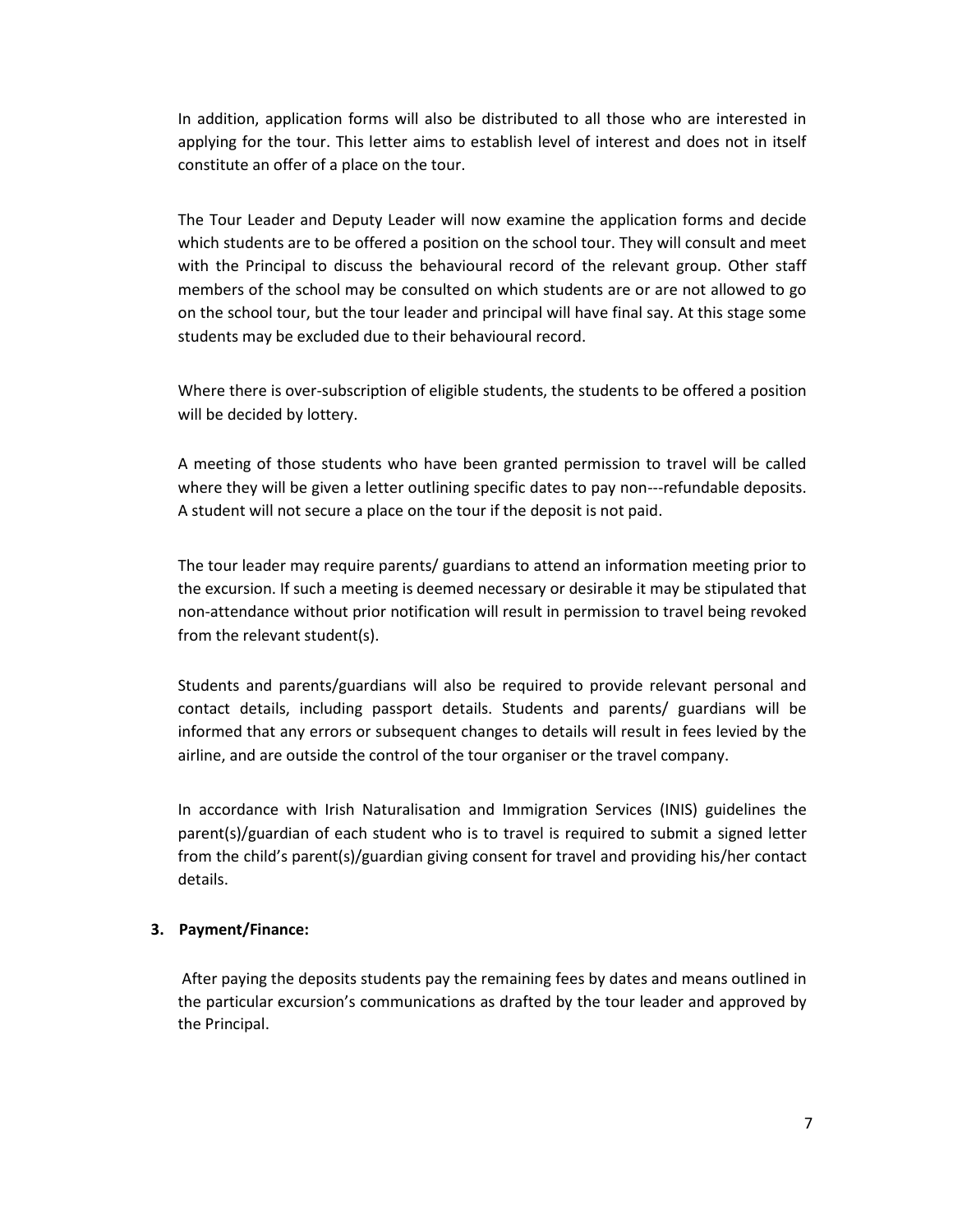All school tours travelling outside of the island of Ireland must be booked through a bonded licensed travel agent or tour operator from the approved list on www.aviationreg.ie. Payments from students should be made out directly to the travel agent or tour operator. Cheques made out to the bonded travel operator can be collected by the school. These cheques can then be forwarded to the bonded tour operator by the school.

A detailed record of all participating students and the amounts paid should be retained.

Parents should be informed as early as possible of the full cost associated with the excursion.

Any surplus remaining at the end of a tour will remain in the school tour account to be utilised in future tours.

#### **4. Contact Information:**

The tour leader must ensure that complete contact information is left with the principal/deputy principal during the tour for use in the event of an emergency. This should include:

- Names, addresses and home contact numbers of all those going on the tour.
- Full details of the itinerary, hotel addresses, phone numbers etc.
- A contact telephone number for each member of the tour team.

#### **5. Expected Standard of Behaviour:**

We at the Terenure College have very high expectations of behaviour, and we expect such standards to be maintained during all extra-curricular activities.

Participation in a school tour is a huge vote of confidence in a student on behalf of the school and requires every student to act in a mature and responsible manner at all times.

The tour leader will meet with the students prior to departure and outline the Code of Behaviour.

School rules apply (except for uniform) and special emphasis is put on the following:

• Students must not smoke, drink alcohol or take illegal drugs. In the event that the tour leader suspects that a student possesses items deemed unsuitable, a search of rooms or personal property (bags, suitcases etc.) may be made. Two members the tour team should carry out inspections. They should not have any contact with a student's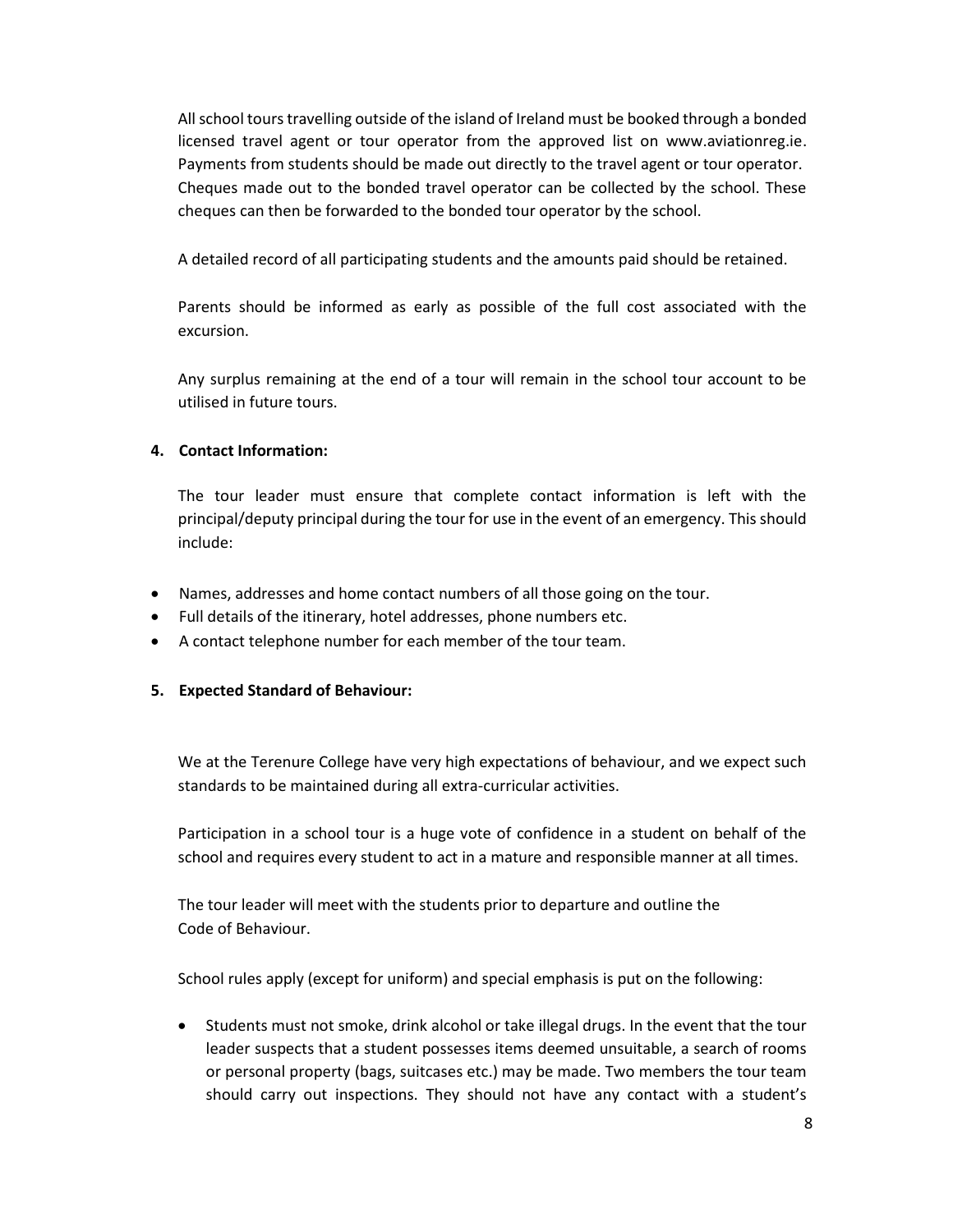clothing. If a search of clothing is deemed necessary students will be asked to empty contents themselves while a teacher observes.

- Each student is responsible for his / her own property, e.g. luggage, money, etc. All personal belongings should be clearly marked. The school cannot accept responsibility for students' property.
- Students are expected to treat each other with respect. Fighting or abusive language will not be tolerated.
- The tour team should check all rooms before students have access to them and make a note of any damage done prior to their arrival. Vacated rooms should also be checked for damage. Students must show respect to all property that will be used over the school tour e.g. hotel property, the tour bus, etc.
- Students are expected to follow instruction given by the tour leader or any of the accompanying teachers/staff for the duration of the excursion.
- Students are expected to behave in a mannerly and punctual way at all times and are expected to attend all organised activities and may not leave the tour group at any time unless agreed by the teachers.

Additional rules, particular to a excursion, including dress code, may be stipulated by a tour leader. Any such rules will be clearly communicated to students and parents/guardians prior to travel. Acceptance of a place on a tour is deemed as acceptance of any such rules.

Sanctions for misbehaviour are the responsibility of the tour leader who may delegate the imposition of sanctions for minor misbehaviour to accompanying teachers / staff. Sanctions should be reasonable and appropriate to the nature and severity of the misbehaviour. The nature of these sanctions will be communicated to students and parents/guardians prior to commencement of the excursion.

If a sanction is being imposed it must be made clear to the student why it is being imposed. A student prevented from attending an activity must be supervised by a member of the tour team for the duration of the activity. Further sanctions may be imposed when the student returns to school.

If a student misbehaves in a serious manner where the health and safety of other students or teachers is jeopardised it may be felt appropriate to send a student home. In such a situation the student will be accompanied, and the parent/ guardian will be liable for the costs involved. Sanctions may also be implemented on return to school regarding such offences.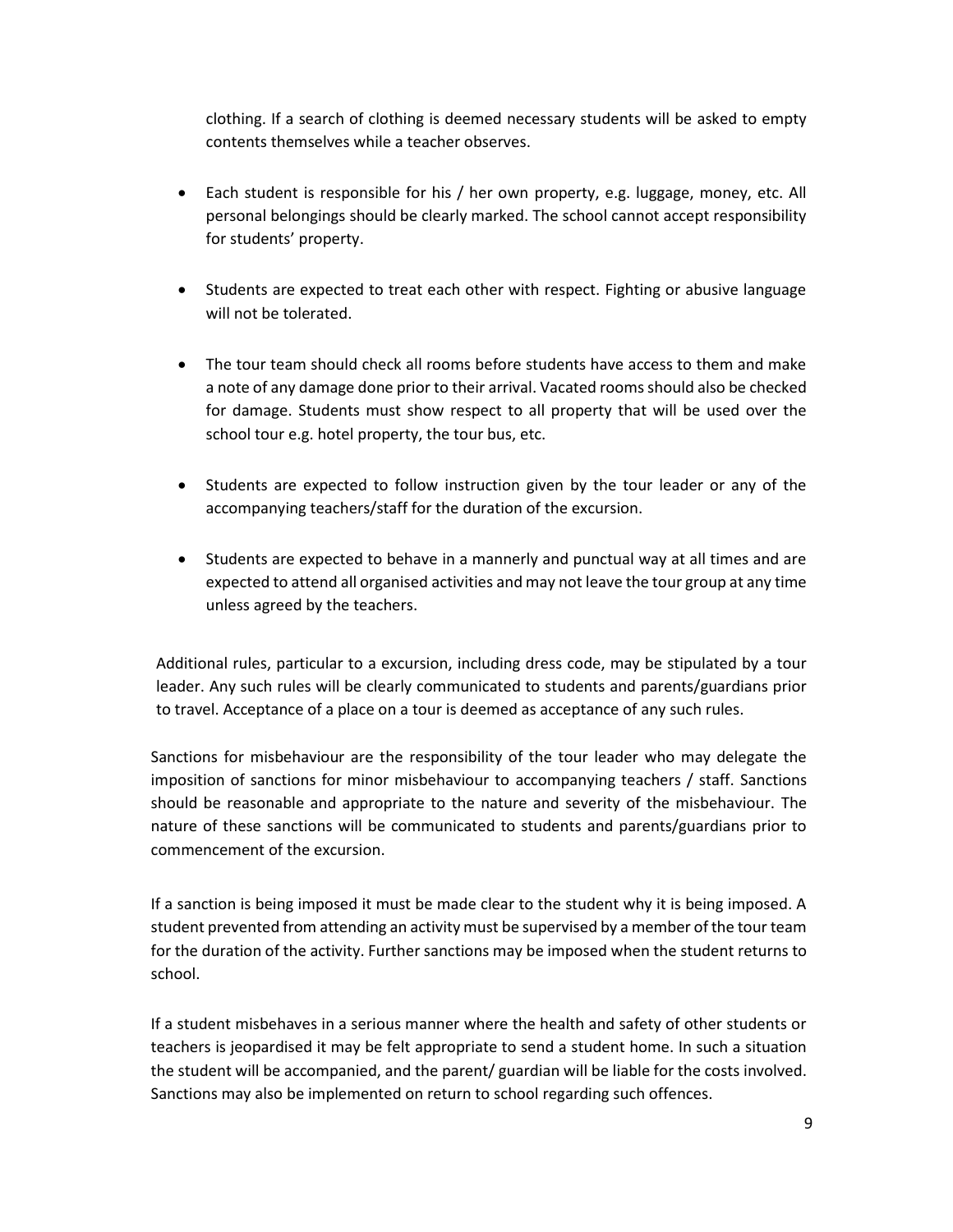Examples of 'serious misbehaviour' include:

- Use/possession of alcohol.
- Use/possession of illegal substances.
- Misuse of legal substances (lighter fluid,Tippex, etc.)
- Disruptive behaviour on coach, plane, boat or in the hotel/hostel.
- Lack of respect for accommodation rules.
- Lack of respect for tour team or any other supervising adults.
- Theft or criminal damage to property of others.

In the case of a serious/criminal incident (shop lifting, a violent attack etc.) the parents/guardians will be informed immediately and the matter will be handed over to the local police authorities. The principal/deputy principal must also be informed immediately of such incidents.

#### **6. Exclusions subsequent to application:**

Students who misbehave in a manner deemed serious by the school authorities may be deprived of their place on the tour. This is in the interest of safety to themselves and other students/staff. In such a case, refunds, depend entirely on the conditions of the travel company and depends on the actual date of cancellation of the place. In the case of a late exclusion and subsequent cancellation, a refund will not usually apply. It is important that the School Tour Leader highlights this point to students and parents/guardians before a student submits an application.

#### **7. Supervision:**

For the purpose of the smooth running of the tour the students may be divided into groups and a teacher leader will be appointed to each group.

#### **DAY**

Students will be accompanied by teachers throughout the excursion. However, it is usual that students are allowed free time for shopping, lunch etc. Students will only be left free in an area deemed suitable, and a prominent meeting place will be advised before the group breaks. All rules of the excursion apply during these free periods and students who misbehave will be sanctioned accordingly, as detailed above.

Mobile phone communication between the tour team and students will be done in accordance with the school's Student/Staff Communication Policy.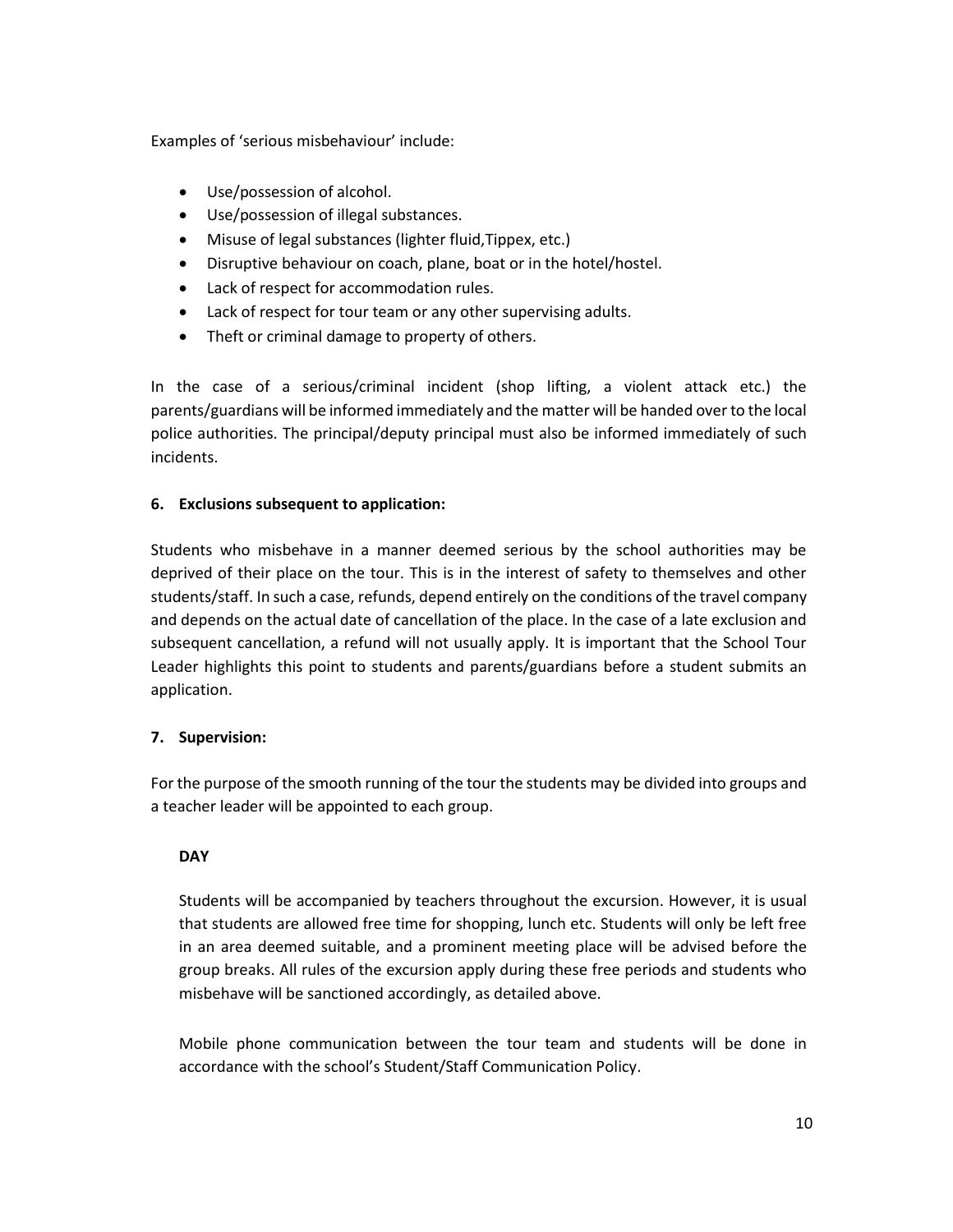#### **NIGHT**

The tour leader should place teachers on a supervision rota for use in the various types of overnight accommodation used. Students will be made aware that corridors are being supervised. The travelling teachers will agree supervisions arrangements for corridors at night and wake up calls in the morning as required.

On return to the hotel each night students will go to their rooms. A check will then be made to ensure that everyone is in their designated room. A further check will be made after a reasonable duration. Any student found to be causing a nuisance and disturbing the sleep of others will be given a verbal warning. Persistent offenders may have sanctions imposed upon them.

#### **8. Hotel Policy:**

Hotels reserve the right to request a deposit from school groups. This is payable by students and is refundable on checkout. In the case of a particular room that is causing disturbance to adjacent (non-school-group) rooms, this room's deposit could be forfeited.

#### **9. Insurance:**

Comprehensive travel insurance is included in the tour price. Copies of this are available to parents.

All students will be required to ensure that they have a valid EHIC card prior to their departure.

#### **10. Medical Care:**

Parents will also be required to complete a form giving details of medical problems/medication being taken and will give authorisation to the tour leader or his/her nominee to act on their behalf in a medical emergency.

Each tour leader is responsible for taking a properly equipped first-aid kit on tour.

In the event of a medical emergency/dental emergency while on tour it may be necessary for a member of the tour team to act in *loco parentis.* In the event of an emergency parents/guardians will, if at all possible, be contacted first.

On return, all accidents/injuries must be recorded in the Accident Report Book which is located in the Bursary and a copy attached to the student's file. Where deemed necessary and in all cases of concussion the School Nurse must be informed.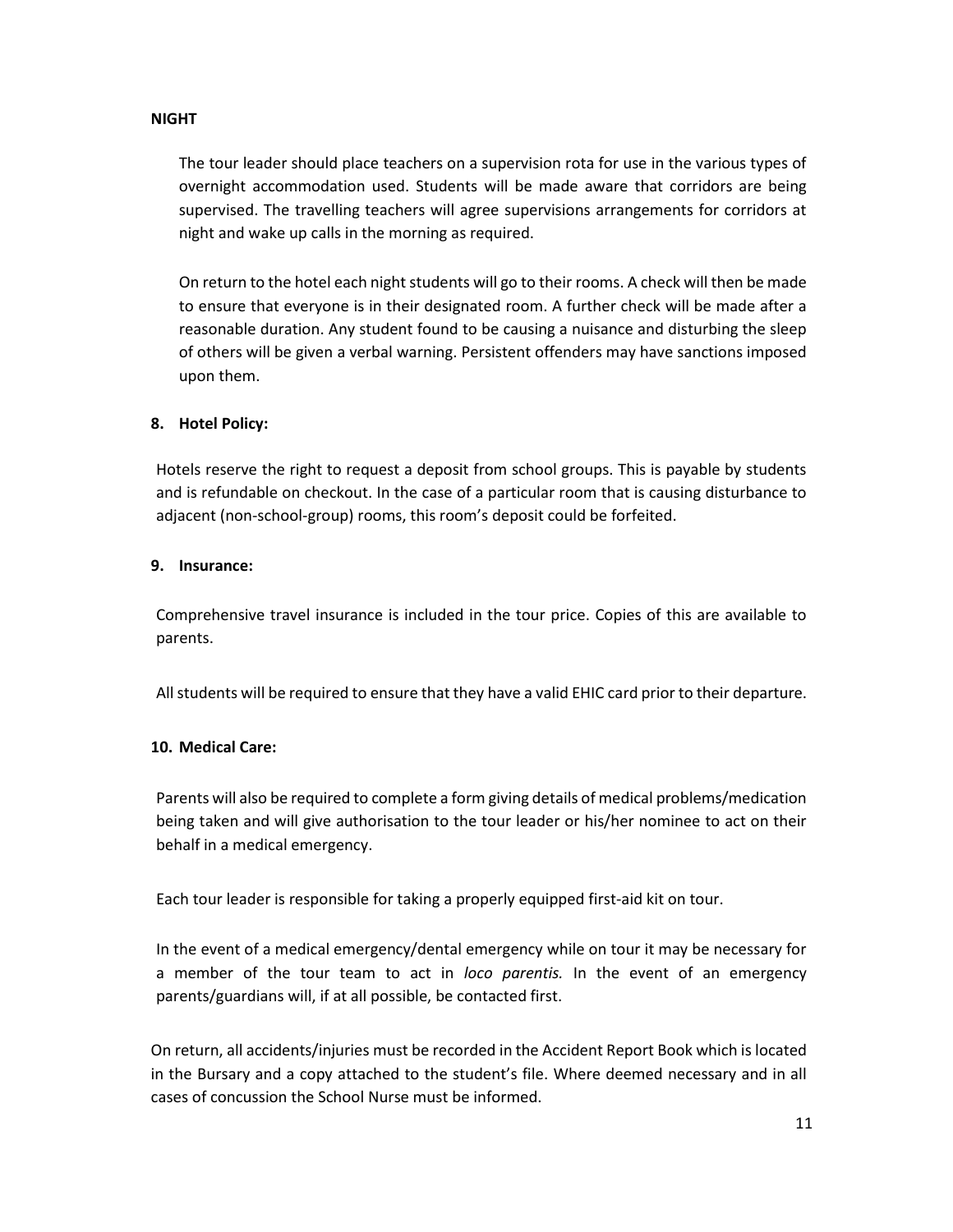#### **11. Passport/Visa requirements:**

The School Tour Leader will explain to the students that it is their responsibility to have their own valid passport ready prior to the departure date. The tour team will collect each student's passport once the international travel section of the outbound journey is complete. The passports will be re-distributed immediately prior to arrival at the airport for the return journey. Passports should be kept in the hotel safe while on the tour.

Visas may be necessary for the destination and some countries require them to be processed together. There may be an additional cost to secure a visa. Parents should be informed that students with non-EU passports may need visas for EU countries. It is important to impress upon parents that the onus is on them to ensure that their son/daughter has all the necessary up to date documentation well in advance of the tour.

The School Tour Leader will carry a list of all members in the group and a letter of consent for travel with the adult group leader from each minor's parent(s)/guardian(s), including contact details for the purpose of presentation to immigration officers.

#### **12. Review and Evaluation:**

On return to school, the School Tour Leader will give a general report on the tour to the school Principal.

On completion of any such excursion, records of dates, locations, lists of students participating, parental permission forms and staff involved will be retained by the school.

Pictures of the school tour should be displayed in the school building, put up on the school website and an account of the school tour with pictures submitted for publication in the school newsletter and annual.

#### *(D) Foreign Exchange Programmes*

#### **1. Organisation and approval**

Foreign Exchange Programmes are primarily organised to enhance student fluency in Modern Foreign Languages. However, they can be initiated for other purposes, subject to approval by the Principal.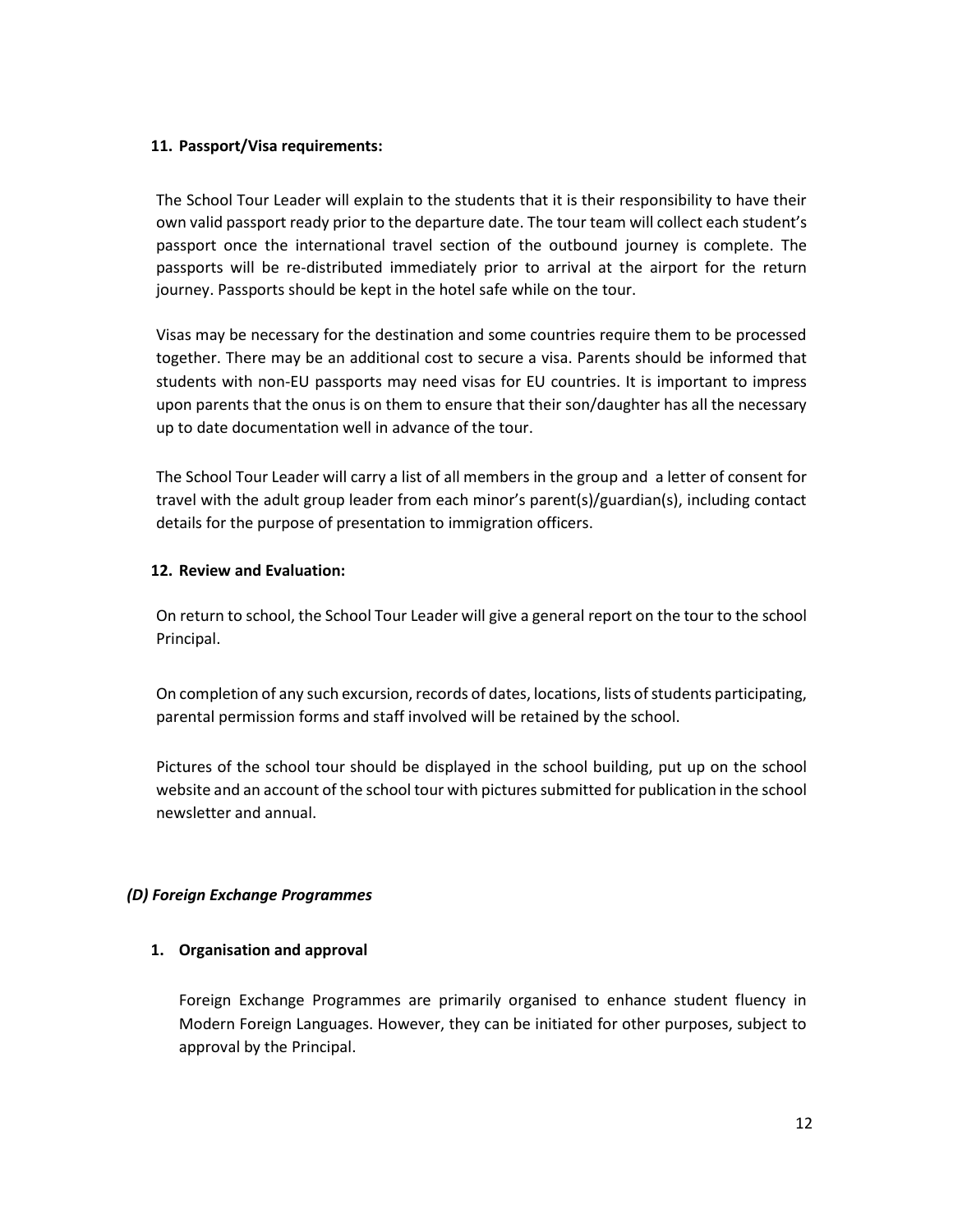The teacher(s) organising the exchange will be expected to ensure that the programme is conducted in accordance with agreed standards. The proposed exchange will, in advance of application to the Board, be discussed with the Principal Factors involved in preliminary discussions include:

- a) Destination and dates
- b) Educational Value.
- c) Price and Overall Value for Money.

#### **2. Selection of Students / Application Procedures**

Programmes should be open to all students of the relevant subject / language in a particular year group. Information meetings will be held for the relevant students and a letter will be given to the students with brief details of destination/programme/estimated price /payment dates etc. In addition, application forms will also be distributed to all those who are interested in applying for the programme. This letter aims to establish level of interest and does not in itself constitute an offer of a place on the programme.

If there is an oversubscription for a programme the selection of students may be chosen by lottery. Students' academic and behavioural record may also be taken into account. Where an oversubscription occurs, late applications will not be considered. The method of selection should be outlined in the letter to parents.

The facilitating teacher may require parents/ guardians to attend an information meeting prior to the exchange / homestay. If such a meeting is deemed necessary or desirable it may be stipulated that non-attendance without prior notification will result in admission to the programme being revoked from the relevant student(s).

Students and parents/guardians may also be required to provide relevant personal and contact details, including passport details. Where necessary, students and parents/ guardians will be informed that any errors or subsequent changes to details that result in additional costs will be the responsibility of the parents involved.

#### **3. Payment / Finance**

All costs and the payment of costs is the sole responsibility of the parents / guardians of the students participating in the programme. Payments may be made directly to a company or persons organising a programme. Alternatively, teacher(s) facilitating the programme may request that parents / guardians arrange travel and / or accommodation for their son. The decision on the payment process will be made by the teacher(s)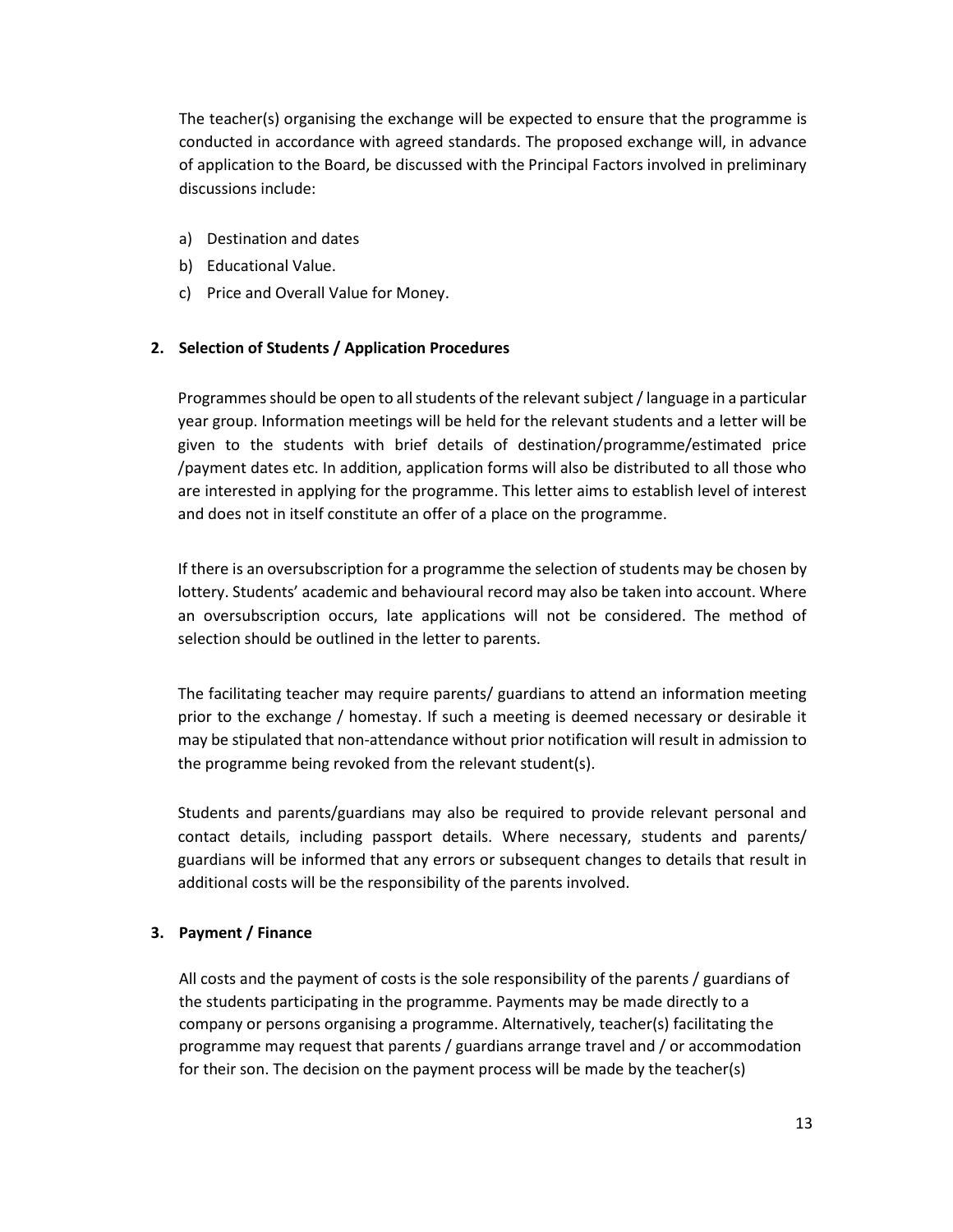facilitating the programme, in consultation with the Principal and the programme operator.

#### **4. Contact Information**

The facilitating teacher(s) will collect contact information from all parties involved and ensure that the contact information is communicated to relevant parties such as hosts, programme operators, parents etc.

#### **5. Expected Standard of Behaviour**

We at the Terenure College have very high expectations of behaviour, and we expect such standards to be maintained during all extra-curricular activities.

Participation in an exchange / homestay programme is a huge vote of confidence in a student on behalf of the school and requires every student to act in a mature and responsible manner at all times.

The facilitating teacher(s) will meet with the students prior to departure and outline the high standard of behaviour expected.

The school's policies and procedures regarding behaviour and substance abuse apply, with due regard for the particular circumstance that exchange programmes present. In addition, students may be required by the facilitating teacher(s) to commit to engaging with the experience, activities positively. Programme organisers may stipulate their own rules and participation in the programme will be deemed acceptance of these rules. Students must also adhere to the rules of the family home they are staying in.

#### **6. Safeguarding Measures**

All individuals involved in the exchange must be compliant with the Child Safeguarding legislation and procedures of their jurisdiction. The organising teachers will ensure that confirmation is received from the host school that they are compliant with the child safeguarding legislation and procedures of their jurisdiction.

#### **7. Insurance**

Appropriate travel insurance must be arranged for programme participants. The exact nature of this arrangement may vary from programme to programme.

All students will be required to ensure that they have a valid EHIC card prior to their departure.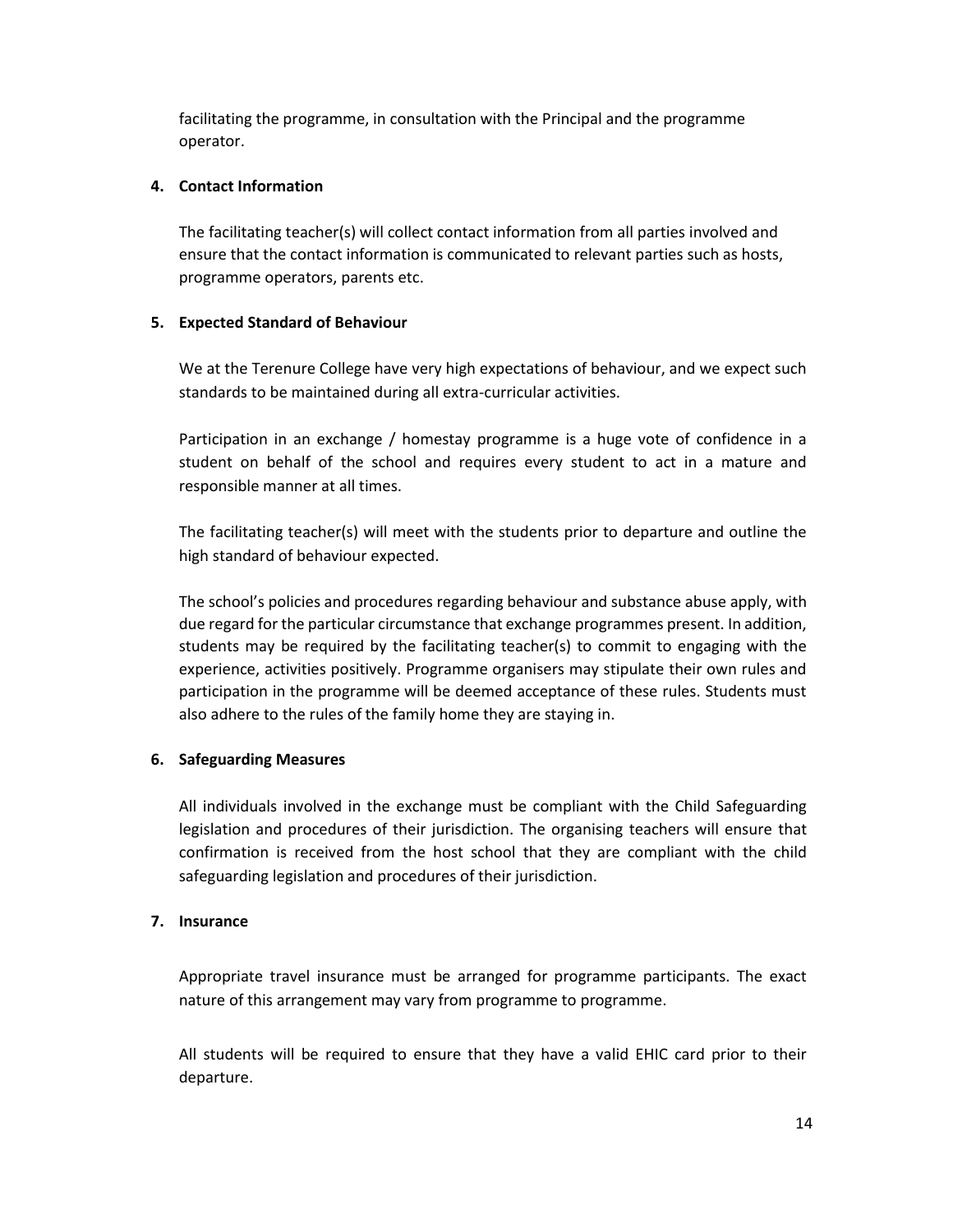#### **8. Medical Care**

Parents will also be required to complete a form giving details of medical problems/medication being taken and will give authorisation to the host parents to act on their behalf in a medical emergency.

#### **9. Review and Evaluation**

On completion of the exchange / homestay, the facilitating teacher(s) will give a general report on the programme to the school Principal.

Facilitating teachers will also conduct a review with programme operators and seek feedback from participants.

On completion of any such programme, records of dates, locations, lists of students participating, parental permission forms and staff involved will be retained by the school.

An account of the programme with pictures should be submitted for publication in the school newsletter and annual.

#### *(E) Homestay Programmes*

Homestay Programmes are any initiative through which students travel independently outside the island of Ireland to be under the care of a host family or organisation.

The role of the school in relation to Homestay programmes is limited to the presentation of information to students and parents. Parents are responsible for engaging with the relevant companies / organisations and participation in a Homestay Programme is not a school activity. The school does not act as an agent for said companies or organisations.

Students who have a history of inappropriate behaviour may be excluded.

Presentation of information regarding Homestay Programmes is subject to approval by the Principal.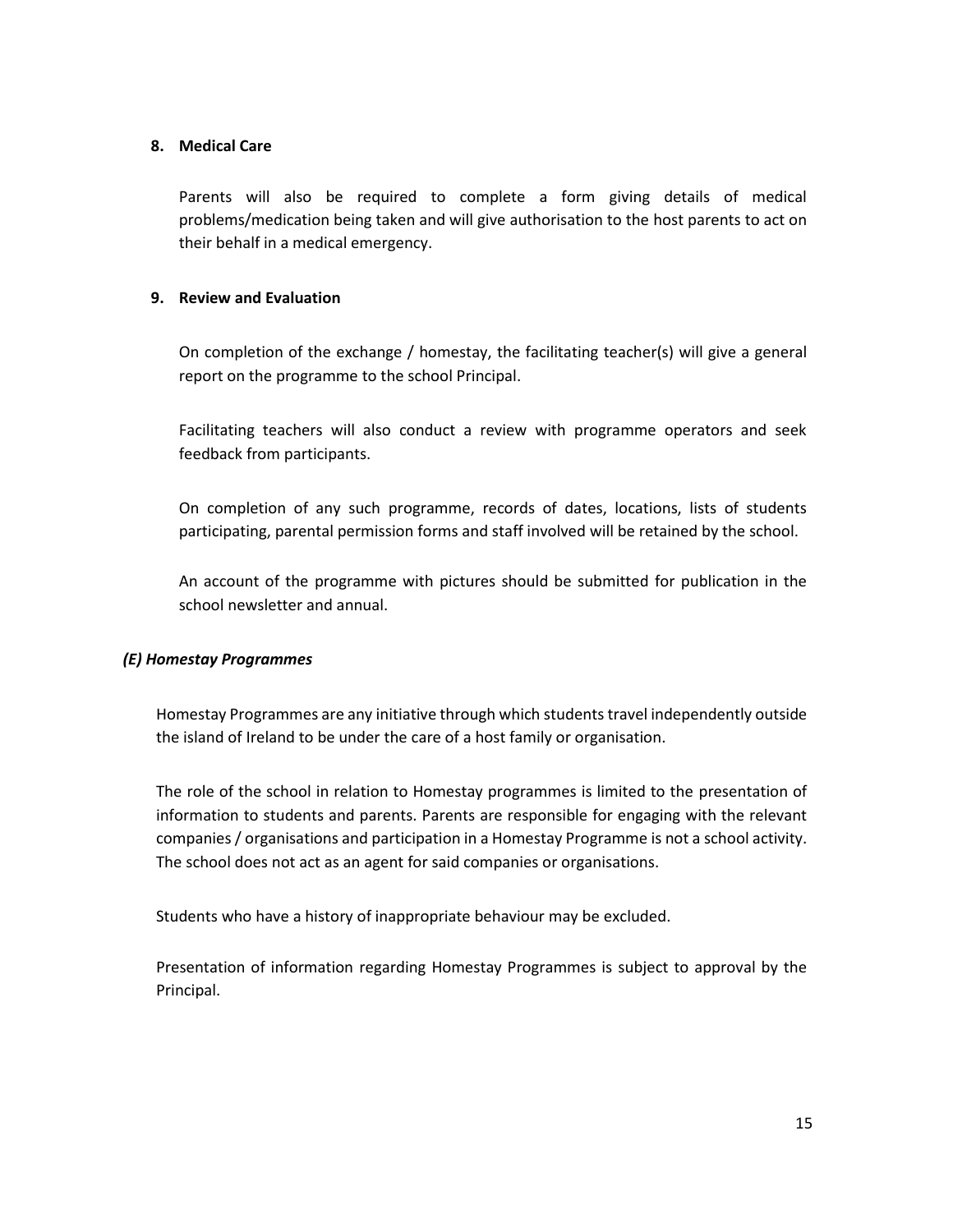#### **ADOPTION AND REVIEW**

This policy will be published on the school's website and provided to all members of school personnel, the Parents' Association and the patron. It is readily accessible to parents and guardians on request.

This School Excursions Policy will be reviewed periodically by the Board of Management or as soon as practicable after there has been a material change in any matter to which this code refers.

This School Excursions Policy was adopted by the Board of Management on  $4<sup>th</sup>$  March 2019.

frankfalls

 $Sipned: \underline{\hspace{1cm}} \qquad \qquad \text{Sipned:} \underline{\hspace{1cm}} \qquad \qquad \text{Sipned:} \underline{\hspace{1cm}} \qquad \qquad \text{Sipned:} \underline{\hspace{1cm}} \qquad \qquad \text{Sipned:} \underline{\hspace{1cm}} \qquad \qquad \text{Sipned:} \underline{\hspace{1cm}} \qquad \qquad \text{Sipned:} \underline{\hspace{1cm}} \qquad \qquad \text{Sipned:} \underline{\hspace{1cm}} \qquad \qquad \text{Sipned:} \underline{\hspace{1cm}} \qquad \qquad \text{Sipned:} \underline{\hspace{1cm}}$ 

Chairperson of Board of Management Principal/Secretary to the Board of Management

Mr. Frank Gallen Fr. Éanna ÓhÓbáin, O. Carm.

Date: \_\_\_04.03.2019\_\_\_\_\_\_\_\_\_\_\_\_ Date: \_\_04.03.2019\_\_\_\_\_\_\_\_\_\_\_\_\_\_\_\_\_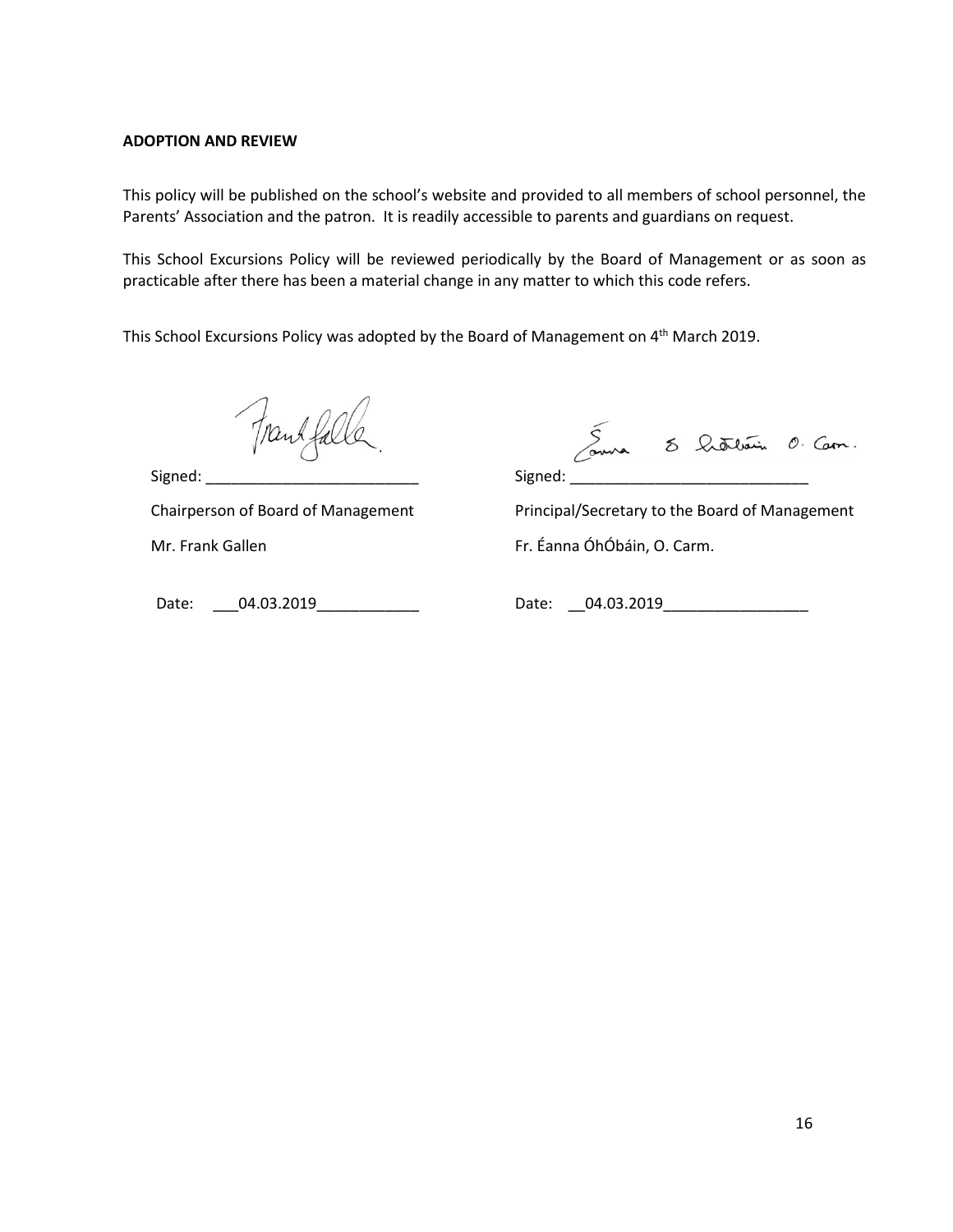#### **Appendix 1** - Circular Letter M20/04



Circular Letter M 20 /04

## **To the Management Authorities of all Post Primary Schools**

## **Educational Tours by School Groups (both inside and outside the State)**

The objective of an educational tour should be that it should provide a significant benefit in the educational, intellectual, cultural and social development of the maximum number of pupils in the particular grade(s) taking part in the tour and which benefit cannot be provided by in-school activities alone. Where a Board of Management is satisfied that a school tour meets the above criteria, such a tour may be undertaken **without seeking prior approval from the Department**. However, the template attached as appendix 1 should be completed by the Principal in the planning of a school tour and should be retained in the school for examination by a Departmental Inspector in the course of normal school inspection.

Authorisation to grant approval for educational tours by school groups both inside and outside the State is hereby devolved to the school board of management subject to the following criteria …

• School tours should be an extension and reinforcement of classroom activities and should be designed to include the maximum number of pupils in a class. The tour should, accordingly, enhance the learning process of as many pupils as possible by providing educational experiences which the classroom alone cannot provide.

• Tours should be planned, in consultation with parents, well in advance of tour dates and preferably before the start of the school year. The full cost of the tour should be communicated to parents at the planning stage. This will have the added advantage of facilitating financial preparation with a view to allowing maximum pupil participation. Every effort should be made to ensure that the cost involved does not prevent any pupil or group of pupils from participating in the tour.

• By international standards, the school year in Ireland has long holiday periods. Educational tours of more than one days duration should be arranged to coincide with normal school holiday periods.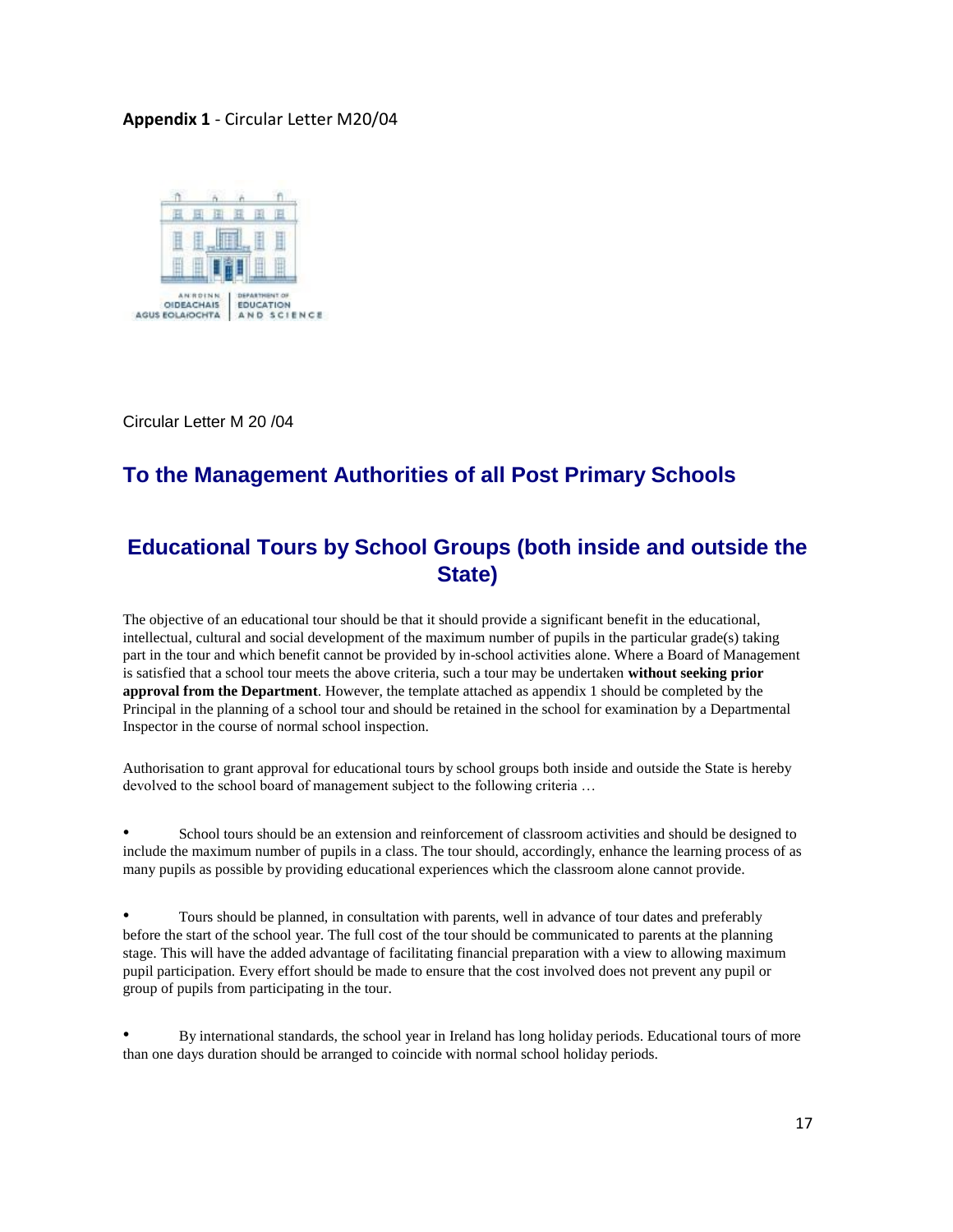Schools should ensure that adequate insurance cover is in place and that written parental approval is obtained for each pupil to take part in the tour. Such written approval must not seek to devolve any liability to the parent for any aspect of the tour. (Boards of Management of Comprehensive and Community schools should refer to appendix 2 of this circular regarding State Indemnity cover for out-ofschool educational activities)

• The Board of Management must ensure that pupils who are not participating in the tour (including pupils from other classes who will be affected by their subject teachers absence) are adequately catered for while their teachers are away on the tour. Appropriate arrangements should be made for the conduct of those teachers' classes in their absence in accordance with Circular PPT 01/03. Schools should on all occasions take into account the effect that the absence of accompanying teachers will have on the normal work in the school and numbers absent should be kept to the minimum level required.

Where school tours impinge upon the standard school year, the following guidelines are put forward as to the type of educational visit envisaged by the Department as acceptable for the purposes of regarding absence on such visits as school days:

(a) Educational visit involving an exchange of groups of students with another school.

(b) Educational visit involving attendance at a course of instruction.

(c) Educational visit involving active participation in a music or drama festival.

(d) Educational visit to a conference or exhibition of clear educational value (e.g. Young Scientist Exhibition, Higher Options Conference or Exhibition on Careers and Guidance Counselling)

(e) An educational visit should be appropriate to the age group/grade concerned (e.g. The Higher Options Conference would be more appropriate for senior cycle students than for junior cycle students)

(f) Educational visits (inside or outside the State) involving significant linguistic or cultural benefit to the maximum number of pupils.

This list is given by way of example and is not intended to be exhaustive.

This circular supersedes and replaces Circulars M87/78, M62/83, 12/79 and Circular Letter to the Boards of Comprehensive and Community schools entitled "Out of School Educational Activities within the State" and dated 19 February 1987.

Mathew Ryan Principal Officer Post Primary Administration.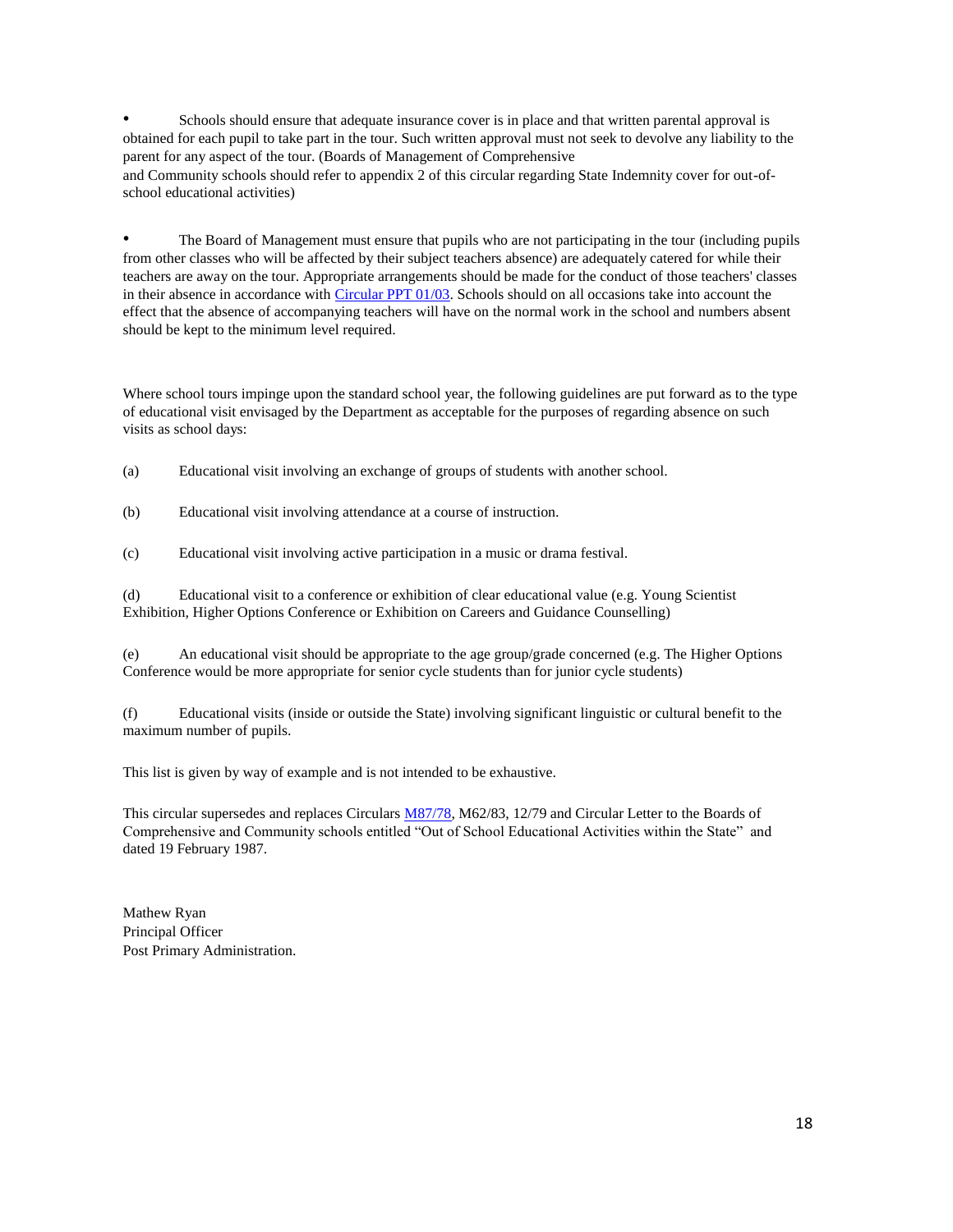# **Appendix A: Tour Template**

| <b>Details of School Tour</b>                                                         |                              |                              |  |  |  |
|---------------------------------------------------------------------------------------|------------------------------|------------------------------|--|--|--|
|                                                                                       |                              |                              |  |  |  |
| <b>Name of School</b>                                                                 | <b>Address</b>               | Roll No.                     |  |  |  |
|                                                                                       |                              |                              |  |  |  |
|                                                                                       |                              |                              |  |  |  |
|                                                                                       |                              |                              |  |  |  |
|                                                                                       | <b>Tour Dates</b>            |                              |  |  |  |
| From                                                                                  | To                           | <b>Number of School Days</b> |  |  |  |
|                                                                                       |                              |                              |  |  |  |
|                                                                                       | $\frac{1}{2}$                |                              |  |  |  |
| $\frac{1}{2}$                                                                         |                              |                              |  |  |  |
|                                                                                       | <b>Brief Outline of Tour</b> |                              |  |  |  |
|                                                                                       |                              |                              |  |  |  |
|                                                                                       |                              |                              |  |  |  |
|                                                                                       |                              |                              |  |  |  |
|                                                                                       |                              |                              |  |  |  |
|                                                                                       |                              |                              |  |  |  |
|                                                                                       |                              |                              |  |  |  |
|                                                                                       |                              |                              |  |  |  |
|                                                                                       |                              |                              |  |  |  |
| Total number of students in relevant grade<br><b>Number of Students Participating</b> |                              |                              |  |  |  |
|                                                                                       |                              |                              |  |  |  |
|                                                                                       |                              |                              |  |  |  |
|                                                                                       |                              |                              |  |  |  |
| If some students are not participating, outline the reasons why                       |                              |                              |  |  |  |
|                                                                                       |                              |                              |  |  |  |
|                                                                                       |                              |                              |  |  |  |
|                                                                                       |                              |                              |  |  |  |
|                                                                                       |                              |                              |  |  |  |
|                                                                                       |                              |                              |  |  |  |
|                                                                                       |                              |                              |  |  |  |
|                                                                                       |                              |                              |  |  |  |
|                                                                                       |                              |                              |  |  |  |
|                                                                                       |                              |                              |  |  |  |
|                                                                                       |                              |                              |  |  |  |
| Expected benefit to accrue from the tour                                              |                              |                              |  |  |  |
|                                                                                       |                              |                              |  |  |  |
|                                                                                       |                              |                              |  |  |  |
|                                                                                       |                              |                              |  |  |  |
|                                                                                       |                              |                              |  |  |  |
|                                                                                       |                              |                              |  |  |  |
|                                                                                       |                              |                              |  |  |  |
|                                                                                       |                              |                              |  |  |  |
|                                                                                       |                              |                              |  |  |  |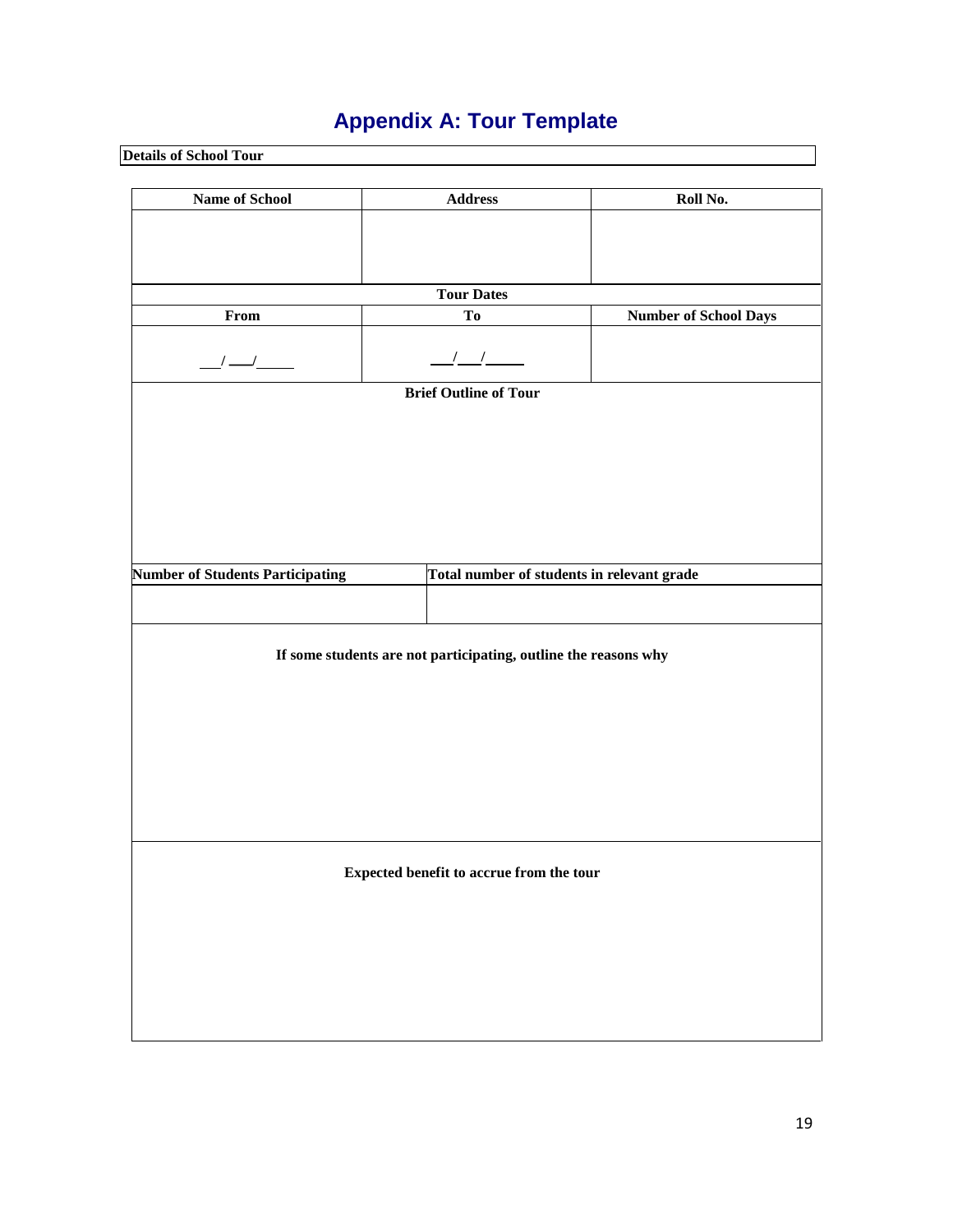| Why is the tour deemed to be necessary                                                                                                       |                                 |      |  |                               |  |  |
|----------------------------------------------------------------------------------------------------------------------------------------------|---------------------------------|------|--|-------------------------------|--|--|
|                                                                                                                                              |                                 |      |  |                               |  |  |
|                                                                                                                                              |                                 |      |  |                               |  |  |
|                                                                                                                                              |                                 |      |  |                               |  |  |
| Adults accompanying the students                                                                                                             |                                 |      |  |                               |  |  |
| <b>Class Teacher</b>                                                                                                                         | <b>Number of other teachers</b> |      |  | <b>Number of other adults</b> |  |  |
|                                                                                                                                              |                                 |      |  |                               |  |  |
|                                                                                                                                              |                                 |      |  |                               |  |  |
| <b>Confirmations</b>                                                                                                                         |                                 |      |  |                               |  |  |
| That appropriate arrangements are made in accordance with<br>Circular PPT 01/03 for those classes whose teachers are absent<br>with the tour |                                 | Yes: |  | No:                           |  |  |
| That adequate insurance is in place to cover all risks while on tour                                                                         |                                 | Yes: |  | No:                           |  |  |
| That parental permission has been secured for each student who is<br>to participate on the tour.                                             |                                 | Yes: |  | No:                           |  |  |

**Signature of Principal: Date:**